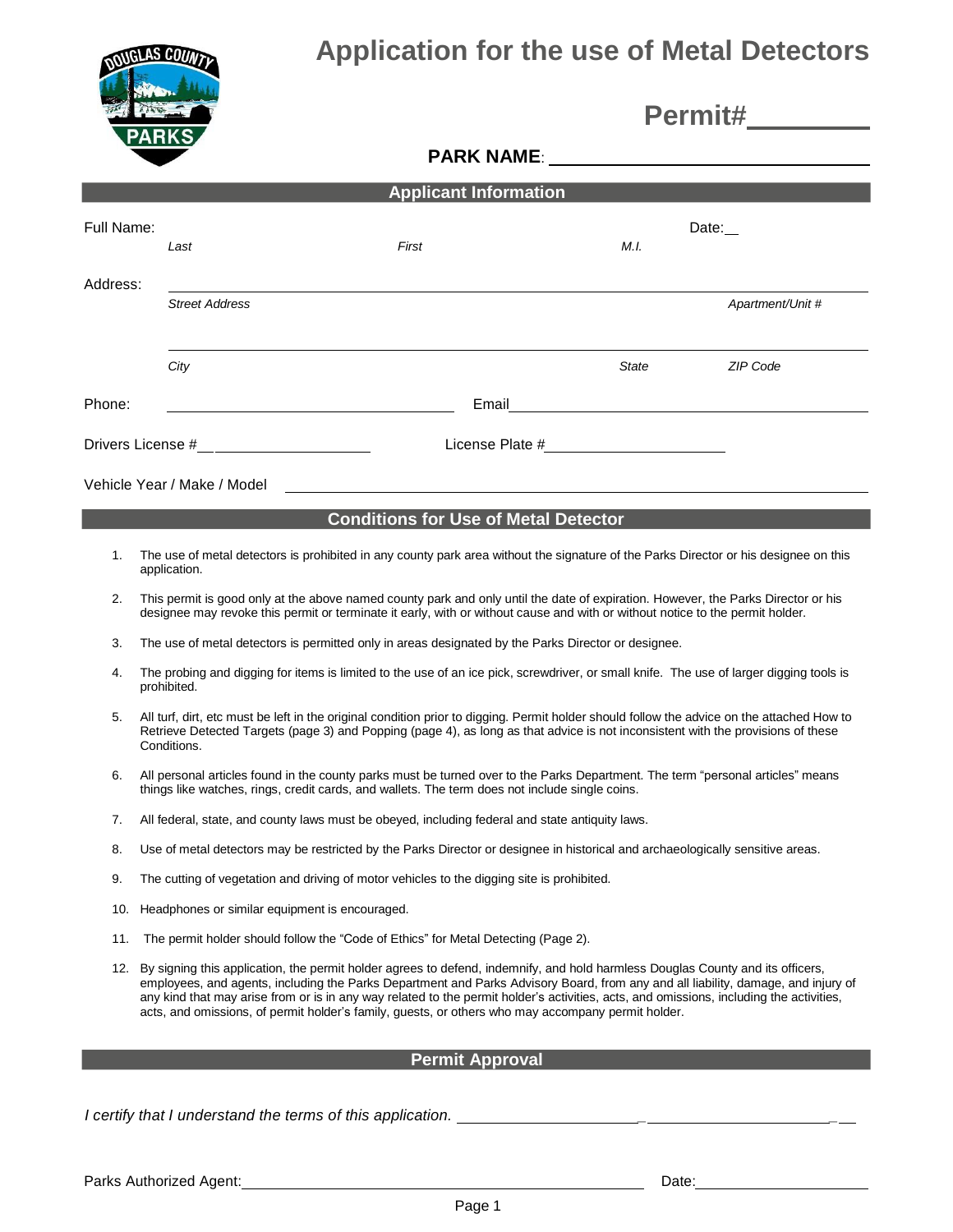# **Code of Ethics for Metal Detecting**

Be a good ambassador for other detectorists by following this code of ethics for respecting nature, history, and property owners.

- 1. I will respect private property and will not metal detect without the property owner's permission.
- 2. I will not destroy property, buildings, or what is left of ghost towns and deserted structures.
- 3. I will never litter, always pack out what I take in, and remove all trash found.
- 4. I will leave all gates and other accesses to land as found.
- 5. I will not damage natural resources, wildlife habitats, or any private property.
- 6. I will use thoughtfulness, consideration, and courtesy at all times.
- 7. I will abide by all laws, ordinances, or regulations that may govern my search or the area I will be in.
- 8. I will fill all holes, regardless of how remote the location, and never dig in a way that will damage, be damaging to, or kill any vegetation.
- 9. I will report the discovery of items of significant historical value to a local historian or museum in accordance with the latest legislation.
- 10. I will be an ambassador for the metal detecting hobby.

Be polite and informative to those who inquire about your hobby — you are the ambassador of a pastime we want to preserve and other detectorists will be judged by how you act and respond.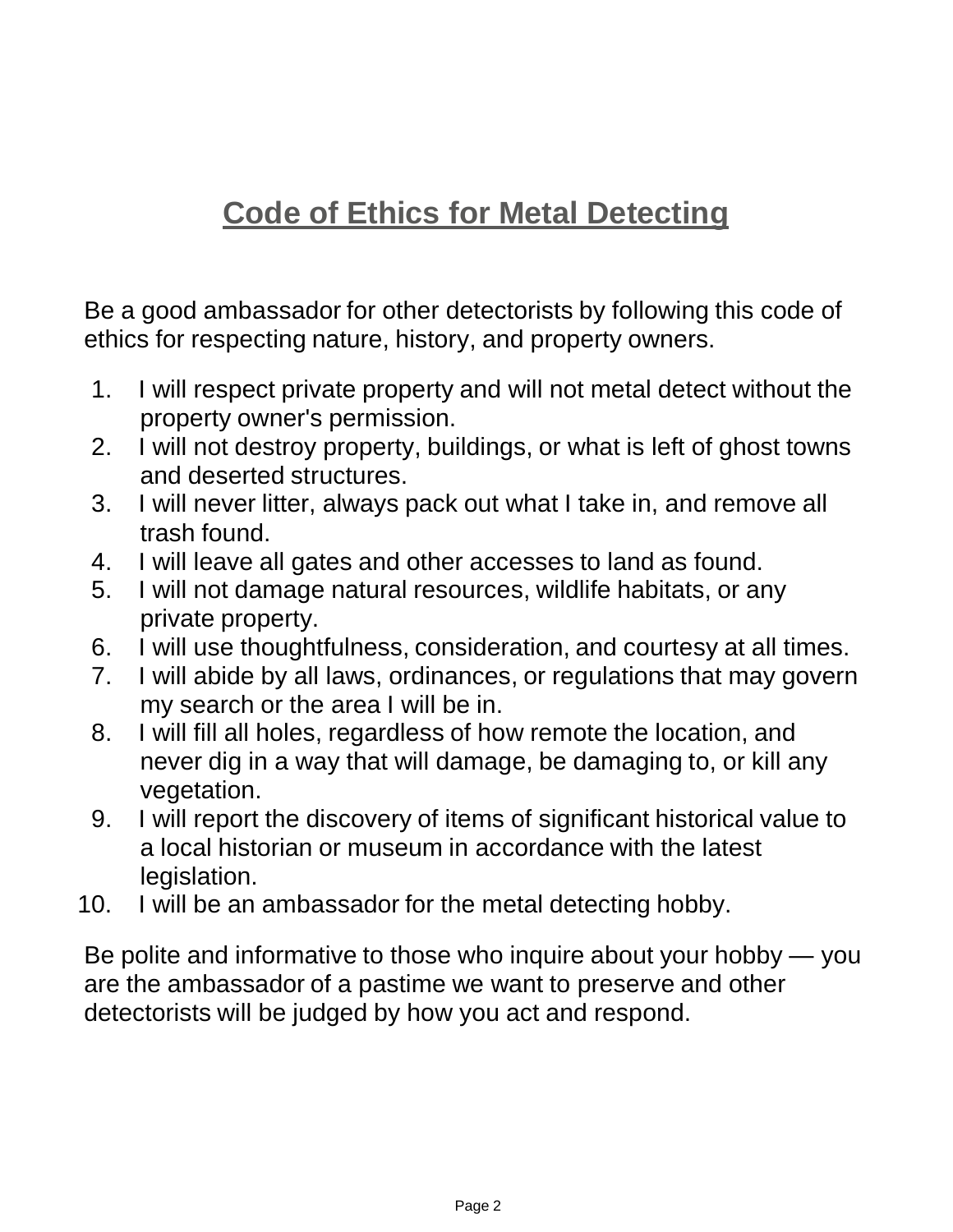## **How to Retrieve Detected Targets**

The following "Hinged Door Method" of digging is widely recommended to minimize damage to lawns. Careful recovery in multiple-use well-groomed areas is the responsibility of all metal detector users**.**



### **Hinged Door Method**

It is very important for the future of metal detecting that you use care in diaging  $- - -$